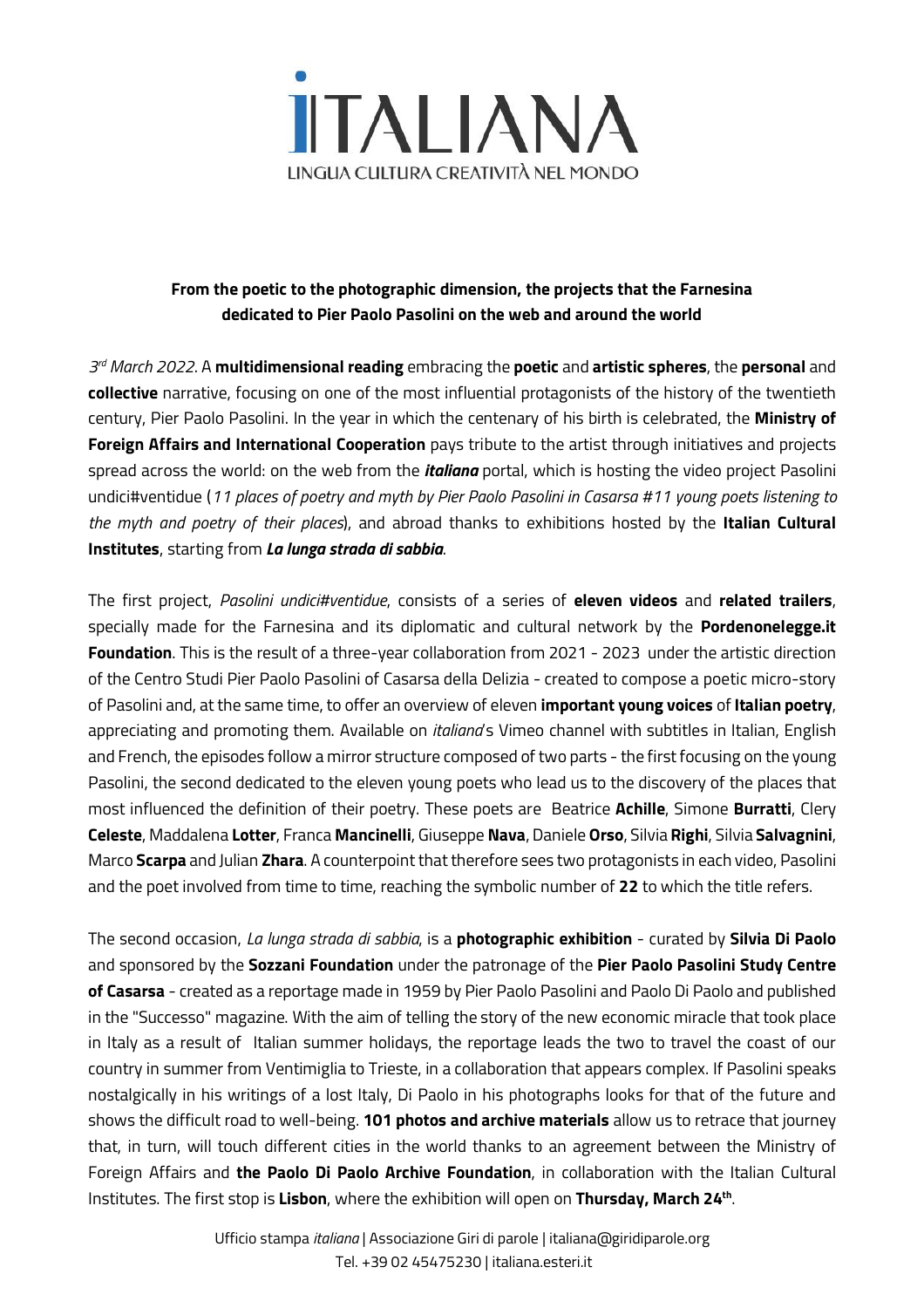

These are just some of the many pieces that make up the Pasolinian mosaic by the Farnesina, to which the **collective photographic** and video art **exhibition** *Pasolini: ipotesi di raffigurazione* is added. Curated by **Marco Delogu** with the collaboration of **Andrea Cortellessa** and **Silvia De Laude**, the exhibition will be made available to the diplomatic-consular network and to the Italian Institutes of Culture abroad after its launch at the EUR Photo Project in Rome (photography festival on display at the Nuvola until March 9<sup>th</sup>),. Similarly, in the network of Italian offices abroad the exhibition *Intervista a Pasolini* by **Davide Toffolo** will also circulate. It will comprise a large collection of **original artboards** taken from the **comic book** with the same name, whose most recent edition is distributed in Italian newsstands on the occasion of Paolini's t anniversary.

**italiana** (italiana.esteri.it) is the Ministry of Foreign Affairs and International Cooperation portal dedicated to the promotion of Italian culture, creativity and language. Created to present a new portrayal of our Country abroad, the portal looks at all the different aspects of culture (music, literature, theatre, dance, cinema, visual and performance arts, comics, digital art, design, architecture, history, archaeology, enogastronomy…). The website brings together audio-video productions, in-depth analyses, interviews, competition announcements, opportunities and much more. Updates are also shared via italiana's social media pages and its **monthly newsletter**.

**\***

## **http://italiana.esteri.it**

**Instagram (@italymfa)** [instagram.com/italymfa/](https://www.instagram.com/italymfa/)

**Facebook (@italyMFA.it)** [facebook.com/ItalyMFA.it](https://www.facebook.com/ItalyMFA.it)

**Twitter (@italyMFA)**

[twitter.com/italymfa](https://twitter.com/italymfa)

**Vimeo** [vimeo.com/italianaesteri](https://vimeo.com/italianaesteri)

**Issuu**

[issuu.com/italianaesteri](https://issuu.com/italianaesteri)

Ufficio stampa *italiana* | Associazione Giri di parole [| italiana@giridiparole.org](mailto:italiana@exlibris.it) Tel. +39 02 45475230 | [italiana.esteri.it](http://italiana.esteri.it/)